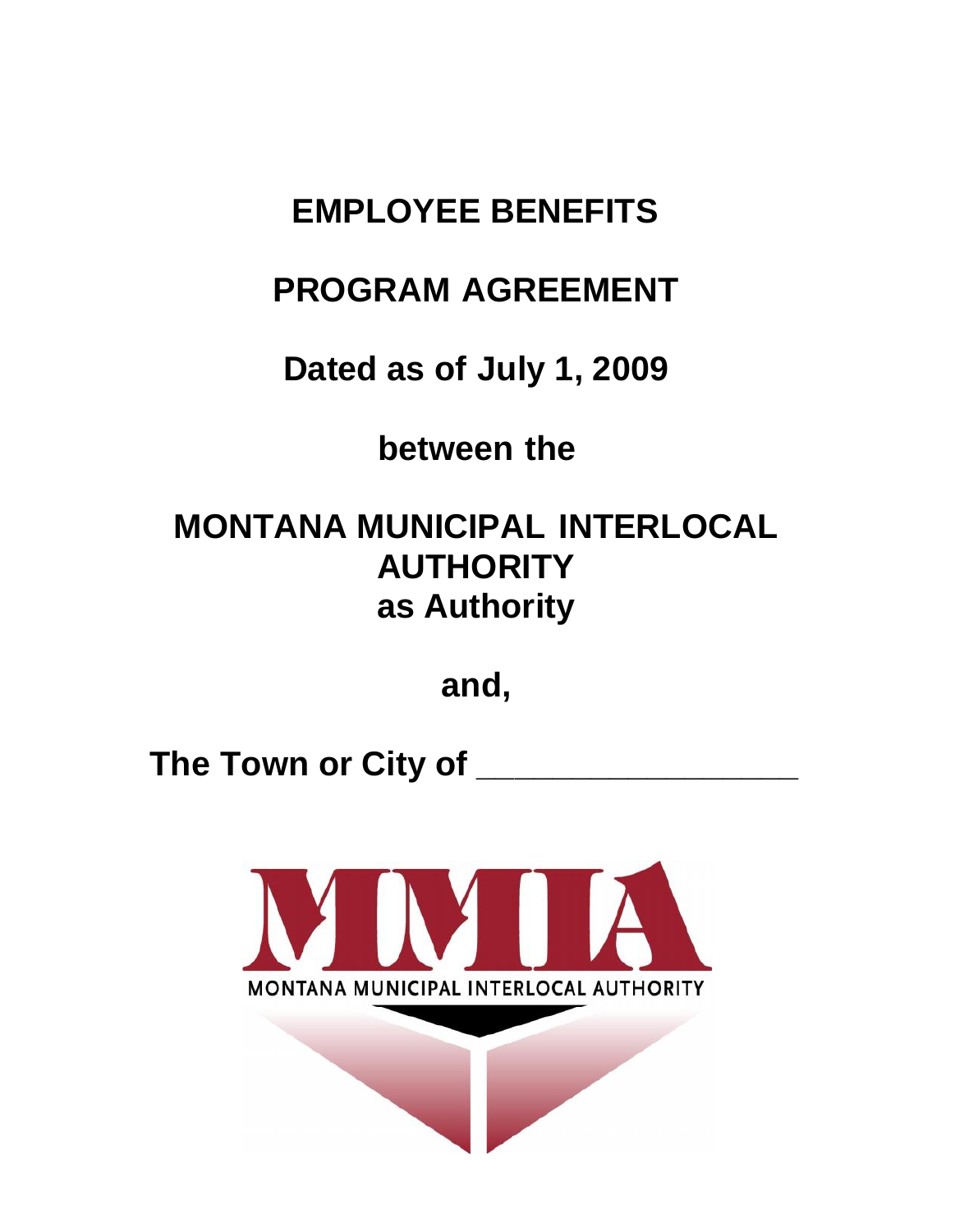# **Table of Contents**

| SECTION 3: ESTABLISHMENT OF ACCOUNTS; COVER AGE; PAYMENT OF SETTLEMENTS AND<br>OTHER PROGRAM COSTS; PURCHASE OR ACQUISITION OF OTHER INSURANCE, |
|-------------------------------------------------------------------------------------------------------------------------------------------------|
| SECTION 4: NEW MEMBER ENTITY APPLICATIONS, ASSESSMENT PAYMEN T, DELINQUENT                                                                      |
| SECTION 5: ADMISSION TO, WITHDRAWAL FROM AND EXPULSION FROM THE EMPLOYEE                                                                        |
|                                                                                                                                                 |
|                                                                                                                                                 |
| SECTION 8: INDEMNIFICATION AND RELEASE OF PROVIDER; DISCLAIMER  11                                                                              |
|                                                                                                                                                 |
|                                                                                                                                                 |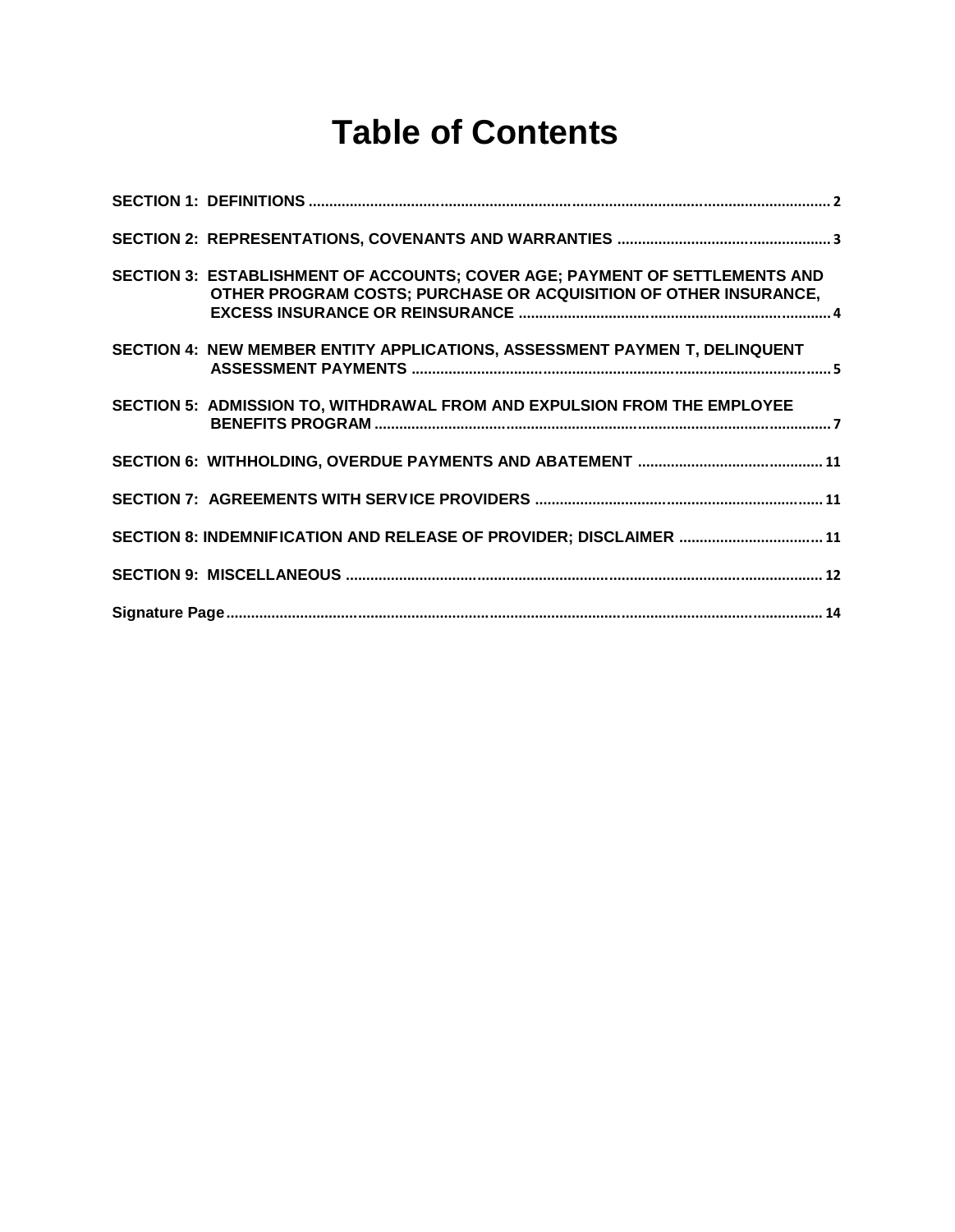## **MONTANA MUNICIPAL INTERLOCAL AUTHORITY EMPLOYEE BENEFITS PROGRAM AGREEMENT**

This EMPLOYEE BENEFITS PROGRAM AGREEMENT, by and between the MONTANA MUNICIPAL INTERLOCAL AUTHORITY (the "Authority"), a joint exercise of powers agency duly organized and existing under the laws of the State of Montana, and . a political subdivision duly organized and existing under the Constitution and laws of the state of Montana, (the "Member Entity") is agreed to this \_\_\_\_\_day of 2009;

WHEREAS, Article XI, Section 7 of the Montana Constitution provides that a political subdivision may (a) cooperate in the exercise of any function, power, or responsibility with, (b) share the services of any officer or facilities with, and (c) transfer or delegate any function, power responsibility, or duty of any officer to one or more other local government units, the state or the United States;

WHEREAS, Title 7, Chapter 11, Part 1 Montana Code Annotated ("Mont. Code Ann.") (the Interlocal Cooperation Act) authorizes political subdivisions to create interlocal agreements to jointly perform any undertaking that each such political subdivision unit is authorized by law to perform;

WHEREAS, Mont. Code Ann. § 2-18-702, authorizes cities and towns to enter into group hospitalization, medical, health, including long -term disability, accident or group life insurance contracts or plans for the benefit of their officers and employees and their dependents;

WHEREAS, Mont. Code Ann. § 2-18-711, permits the establishment of group programs by local government entities to provide employee group benefits;

WHEREAS, the Authority is authorized to exercise necessary powers to implement the purposes of the Authority as established by the Interlocal Agreement;

WHEREAS, the Authority and the Member Entity, in consultation with independent professional consultants, have formulated an Employee Benefits Program, the terms and conditions of which are set forth in this Agreement, to be administered by the Authority to meet the health and welfare benefit needs of the Member Entity and its officers, employees and retirees;

WHEREAS, it is the intent of the Member Entity that in executing this Employee Benefits Program Agreement that the Employee Benefits Program already established by the Authority and its Member Entities should remain in full force and effect and that continuity of the Employee Benefits Program should be and is maintained with the execution of Employee Benefits Program Agreement; and

WHEREAS, the governing body of the Member Entity has authorized the execution of this Agreement for the purpose of providing Coverage for the Member Entity for the benefit of the Member Entity's officers, employees or retirees; and

WHEREAS, the Member Entity has heretofore determined and does hereby confirm that the Risk Assessments to be required hereunder are reasonable and advantageous;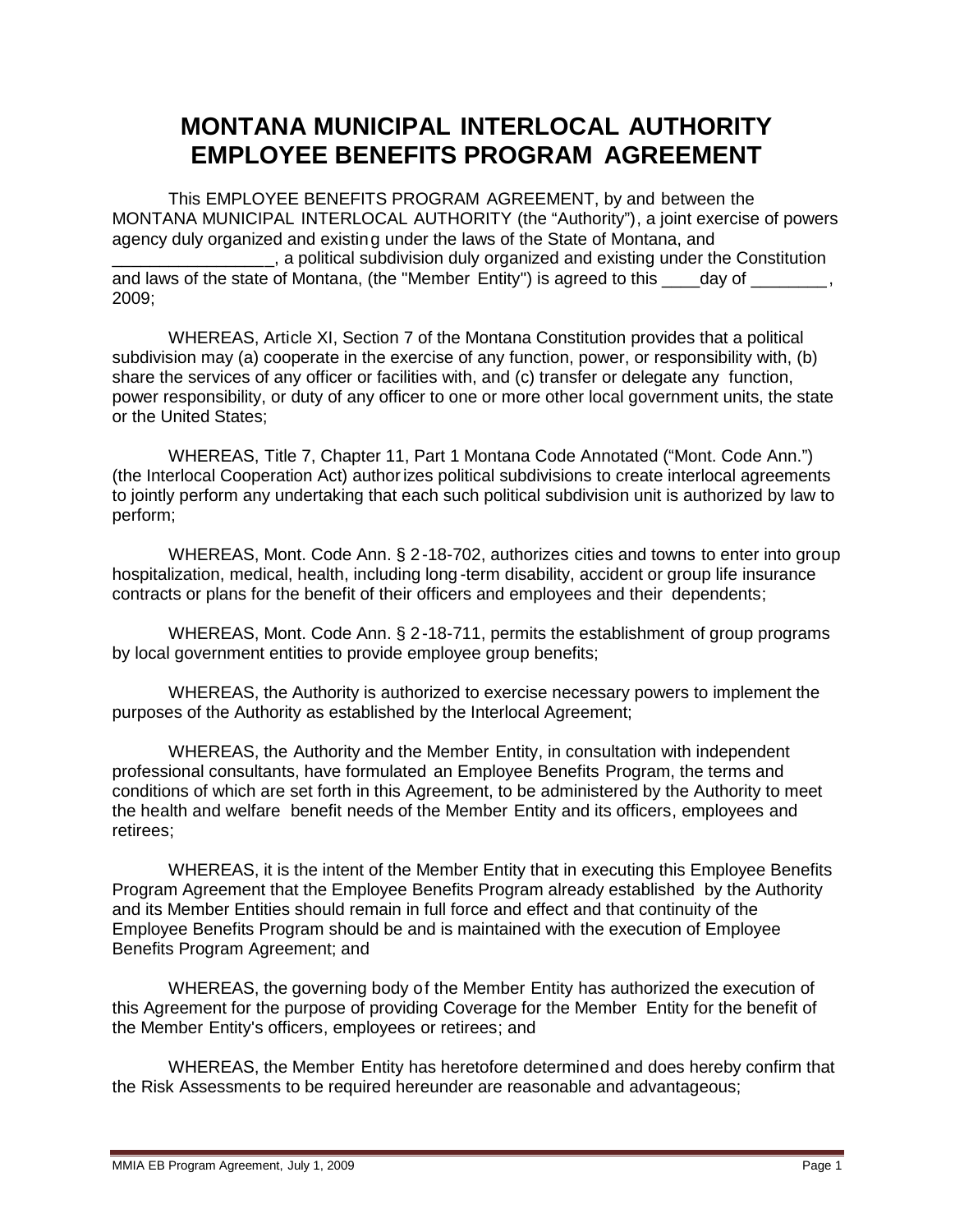NOW THEREFORE, in consideration of the above recitals and of the mutual covenants hereinafter contained and for other good and valuable conside ration, the parties hereto agree as follows:

#### **SECTION 1: DEFINITIONS**

1.1. Definitions and Rules of Construction. Unless the context otherwise requires, capitalized terms used herein shall, for all purposes of this Agreement, have the meaning specified in the Interlocal Agreement entered into between and among the Authority and its Member Entities, together with any amendments thereof or supplements thereto permitted to be made thereunder; and the additional terms defined in this Article I shall, for al l purposes of this Agreement, have the meanings specified herein.

**Agreement** means this Employee Benefits Program Agreement entered into between and among the Authority, as Authority, and the Member Entities which are members of the Authority and signatories hereto, as Members.

**Assessments** means the Risk Assessments and Special Assessments which a Member Entity may be required to pay under the terms of this Program Agreement.

**Coverage** means the coverage, excess insurance, reinsurance, and other service s provided pursuant to and in accordance with and on the terms set forth in this Agreement, the Member Entity Agreement, and the other Program Documents .

**Employee Benefits Program** means any health, dental, vision, disability, or group life benefits programs which the Authority may create for the benefit of its Member Entities which are Member Entities in such program or programs by virtue of their execution of this Employee Benefits Program Agreement.

**Interlocal Agreement** means that Interlocal Cooperation Agreement establishing the Montana Municipal Interlocal Authority pursuant to Title 7, Chapter 11, Part 1, Mont. Code Ann.

**Coverage Year** shall mean the period beginning each July 1 and the twelve (12) consecutive months thereafter during which the Member Entity Agreement shall be in effect for each Member Entity, unless the Board of Directors designates such other period of twelve (12) consecutive months as the period during which such Member Entity Agreement may be in effect. In the case of a Member Entity which joins the Program during a Coverage Year, the Coverage Year shall be the remaining portion of the Coverage Year from the effective date of Coverage until the end of such Coverage Year.

**Loss Reserve** means amounts in the Program Operations Fun d required to be designated as reserves for payment of Claims pursuant to Section 3.4 hereof in accordance with prudent practice as determined by the Authority, including additional reserves established because of changed circumstances subsequent to the ye ar any such Claim is filed and including the amount determined by a Qualified Consultant for loss development of claims.

**Member Entity** shall mean any political subdivision which has executed the Interlocal Agreement and become a member of the Authority .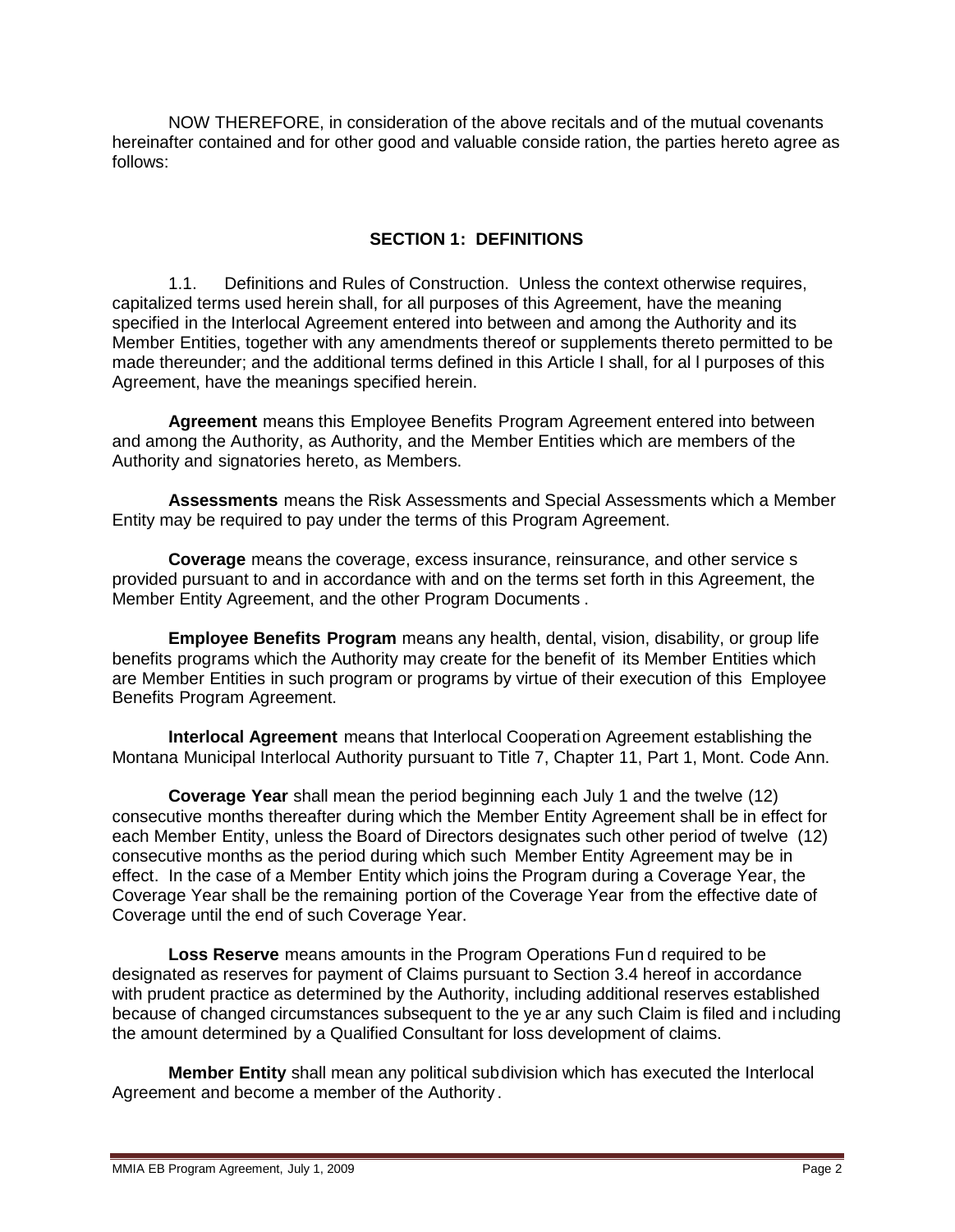**Member Entity Agreement** shall mean the contract or contracts setting forth the terms, conditions and Coverages in the Employee Benefits Program provided to a Member Entity for any Coverage Year.

**Program** means the Employee Benefits Program, the terms and conditions of which are set forth herein and in the other Program Documents.

**Program Documents** means this Agreement, the Interlocal Agreement, the Bylaws of the Authority, and such policies and procedures as may be adopted by the Authority related to the Program, and all exhibits pertaining to such documents.

**Unencumbered Reserves** means the amount in the Program Operations Fund in excess of the total amount that has been designated by the Authority as Loss Reserve and amounts required for operations.

1.2. Other Terms. Such other terms as may appear in this Agreement which are not defined in this Article I shall have such definitions as may be contained in the remainder of this Agreement.

### **SECTION 2: REPRESENTATIONS, COVENANTS AND WARRANTIES**

2.1. Representations, Covenants and Warranties of the Member Entity. The Member Entity represents, covenants and warrants to the Authority as follows:

(a) Recitals. The Recitals to this Agreement are true and correct.

(b) Due Organization and Existence. Such Member Entity is a political subdivision of the State, duly organized and existing under the Constitution and laws of the State.

(c) Authorization; Enforceability. The Constitution and laws of the State authorize the Member Entity to enter into this Agreement and the Interlocal Agreement and to enter into the transactions contemplated by and to carry out its obligations under all of the aforesaid agreements, and the Member Entity has duly authorized and executed all of the aforesaid agreements. This Agreement and the Interlocal Agreement constitute the legal, valid, binding and enforceable obligations of each Member Entity in accordance with their respective terms, except to the extent limited by applicable bankruptcy, insolvency, reorganization, moratorium or similar laws or equitable principles affecting the rights of creditors generally and except as to the limitations on remedies against public agencies generally.

(d) No Violations. Neither the execution and delivery of this Agreement or th e Interlocal Agreement, nor the fulfillment of or compliance with the terms and conditions hereof or thereof, nor the consummation of the transactions contemplated hereby or thereby, conflicts with or results in a breach of the terms, conditions or provisi ons of any restriction or any agreement or instrument to which such Member Entity is now a party or by which the Member Entity is bound, or constitutes a default under any of the foregoing.

2.2. Representations, Covenants and Warranties of the Authority. The Authority represents, covenants and warrants to each Member as follows: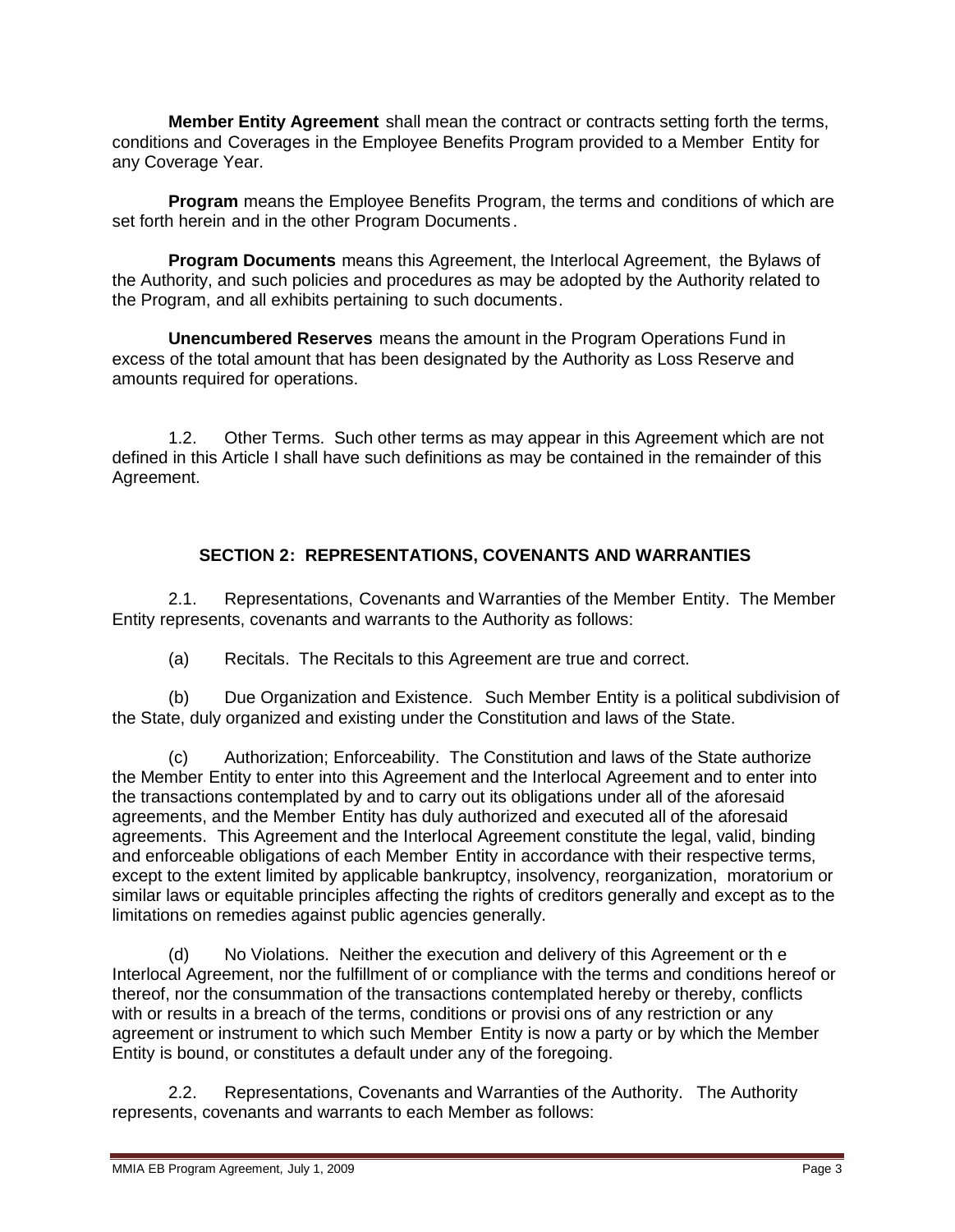(a) Recitals Correct. The Recitals to this Agreement are true and correct.

(b) Due Organization and Existence; Enforceability. The Authority is a legal entity created pursuant to the Interlocal Cooperation Act, Title 7, Chapter 11, Part 1, Mont. Code Ann., duly organized, existing and in good standing under and by virtue of the laws of the State of Montana; has the power to enter into this Agreement; possesses by virtue of t he Interlocal Agreement full power to provide an employee benefits group self-funded program to parties signatory to the Interlocal Agreement; and has duly authorized the execution and delivery of all of the aforesaid agreements. This Agreement and the In terlocal Agreement constitute the legal, valid, binding and enforceable obligations of the Authority in accordance with their terms, except to the extent limited by applicable bankruptcy, insolvency, reorganization, moratorium or similar laws or equitable principles affecting the rights of creditors generally and except as to the limitations on remedies against public agencies generally.

(c) No Encumbrances. The Authority will not pledge the Assessments or its rights under this Agreement except as provid ed under the terms of this Agreement.

(d) Equitable Exercise of Responsibilities. The Authority will exercise all rights and responsibilities hereunder reasonably and equitably for the benefit of all Member Entities without preference or discrimination among Members.

(e) No Violations. Neither the execution and delivery of this Agreement, nor the fulfillment of or compliance with the terms and conditions hereof or thereby, conflicts with or results in a breach of the terms, conditions or provisions of the Bylaws of the Authority or any restriction or any agreement or instrument to which the Authority is now a party or by which the Authority is bound, or constitutes a default under any of the foregoing.

#### **SECTION 3: ESTABLISHMENT OF ACCOUNTS; COVERAGE; PAYMENT OF SETTLEMENTS AND OTHER PROGRAM COSTS; PURCHASE OR ACQUISITION OF OTHER INSURANCE, EXCESS INSURANCE OR REINSURANCE**

3.1. Program Funds and Accounts. The Authority hereby creates the following Funds and Accounts as set forth herein:

(a) Program Operations Fund. The Authority shall deposit in the Program Operations Fund all Assessments investment income and other funds or revenues allocated to the Program. This fund shall be used to pay all claims, excess insurance, reinsurance, and administrative costs of the Program. These funds may also be expended for investment, contribution or assessment for participation in a group or captive insurance program or pool as provided in Section 3.4.

- (b) The Program Operations Fund shall have the following accounts:
	- (i) one or more Program Checking Accounts into which assessments and other revenue items shall be deposited and from which shall be paid Program costs and expenses;
	- (ii) Program Investment accounts. The Program shall maintain various investment accounts in compliance with MMIA's Investment Policy.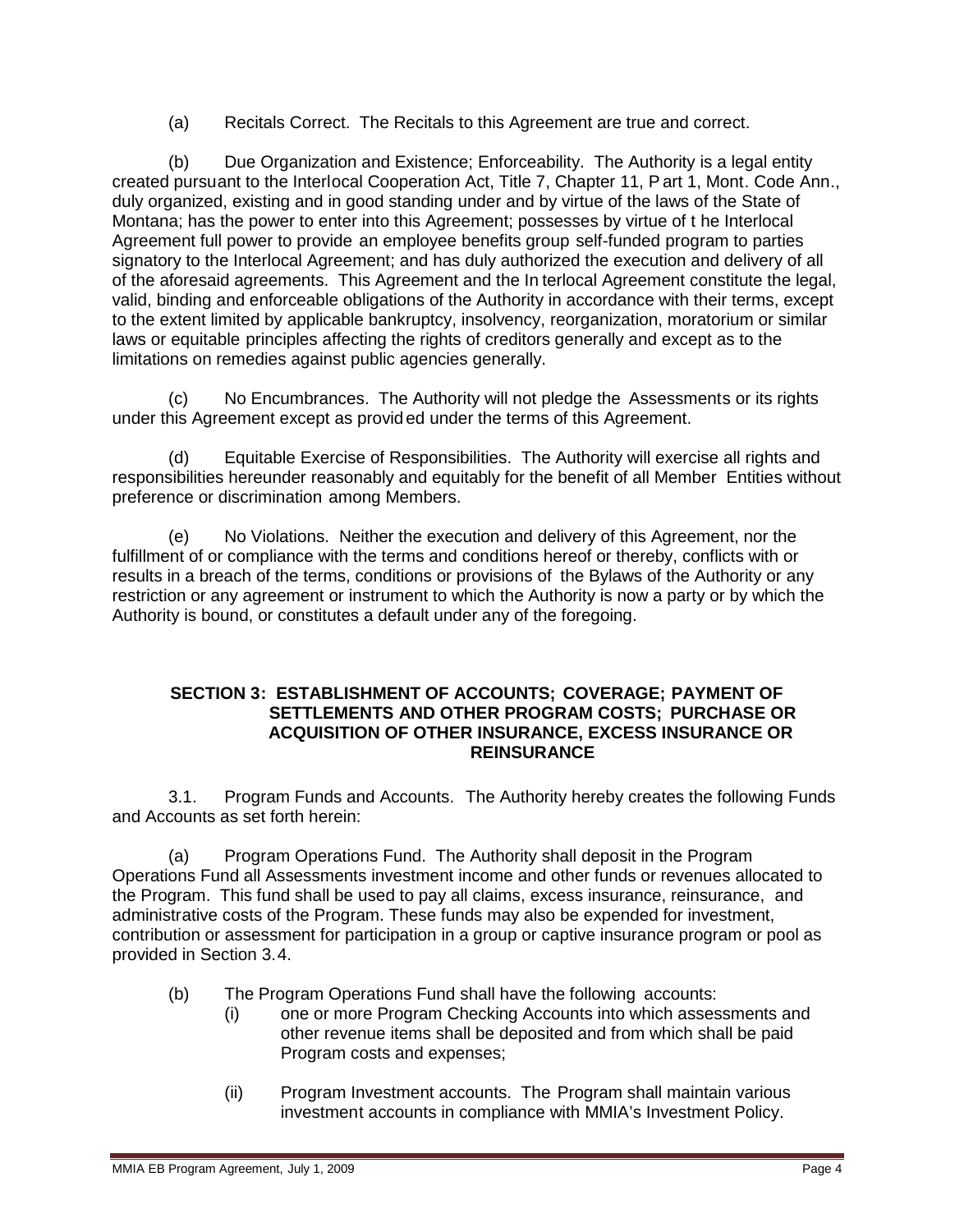Unencumbered Reserves in these accounts may be used for the following purposes:

- To pay premiums, in whole or in part, for any insurance, re -insurance or excess insurance due by the Authority;
- As a credit against Assessments owed by Member Entities to the Authority; and
- As a payment to each Member Entity on termination of the Program

3.2. Coverage. The Authority through the Program hereby provides the Coverage to the Member Entity, and the Member Entity hereby agrees to accept the Coverage, upon the terms and conditions set forth in this Agreement and the Member Entity Agreement.

3.3. Establishment of Group Self-Funded Program. The Authority hereby establishes the Program as a group self-funded program to provide health and welfare benefits as may be set forth in the Member Entity Agreement, which benefits may include, as may be appropriate and as may be provided in the discretion of the Authority, health, dental, vision, disability and/or life insurance, on such terms and conditions as the Board of Directors of the Authority may in their sole discretion determine is in the best interests of the Member Entities. It is expressly agreed and understood that the Program is a separate program of the Au thority and none of the assets of the Program shall be commingled with the assets of any other program of the Authority.

3.4. Purchase of Commercial Insurance, Re-insurance, or Excess Insurance. The Authority may provide the Coverage to the Member Entities by a combination of:

- (i) one or more group self-funded programs;
- (ii) the purchase of one or more policies of commercial insurance , reinsurance or excess insurance, either directly from one or more health, dental, vision, disability or life insurance carrie rs duly authorized to provide primary or surplus line insurance in the State of Montana, and/or
- (iii) through participation in a group insurance program or a group captive pooled insurance program which may include among its members one or more public entities or pools or groups of public entities as may be authorized under the laws of the respective jurisdictions in which such public entities or pools or groups of public entities may be located.

### **SECTION 4: NEW MEMBER ENTITY APPLICATIONS, ASSESSMENT PAYMENT, DELINQUENT ASSESSMENT PAYMENTS**

4.1. New Member Applications. To the extent permitted by applicable law, an application for membership in the Program shall be submitted on an approved form to the Board of Directors of the Authority, or to such individual or committee as the Board may designate, which shall approve such applications provided the applicant meets the requirements for membership set forth in this Agreement and the Interlocal Agreement. Concurrence of the Program's health, vision, dental, disability or life insurance or reinsurance or excess insurance carrier(s), or group or pooled health, dental, vision, disability, or life insurance program(s) in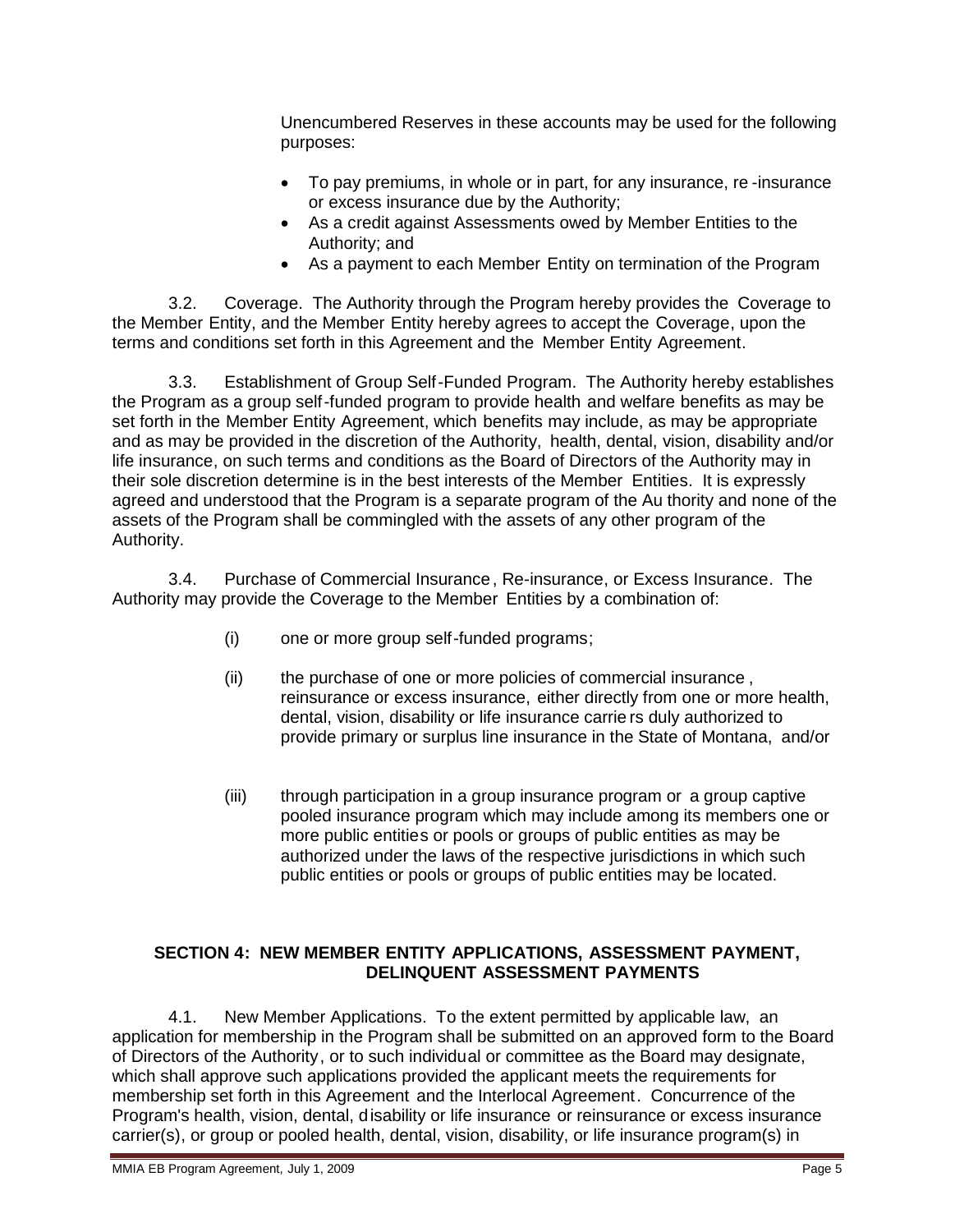which the Program participates, may also be required as a condition for providing Coverage, to the extent permitted by applicable law.

4.2. Risk Assessments. Risk Assessments shall be adopted by the Board of Directors, with the advice of such committee or committees as the Board may establish, upon implementation of the Program, and on a Coverage Year basis for each Coverage Year, or on such other annual date as the Board of Directors may subsequently determine, provided, however, that the Board of Directors may make such mid -term adjustments to Risk Assessments as may be appropriate and in the best interests of the Program and the Member Entities to accomplish the goals of the Program. The Risk Assessments established by the Board of Directors shall be based on sound actuarial principles taking into consideration the premiums or rates charged by any health, dental, vision, disability, or life insurance carrier, reinsurer, or excess insurer, or group or pooled health, dental, vision, disability, or life insurance program in which the Authority may participate , and shall be adopted with the advice of an actuary experienced in the field of health and welfare programs.

In addition to Risk Assessments charged to the Member Entities, the Program may realize investment income which shall be treated as income to the Program. In establishing the Risk Assessments to be charged the Member Entities, appropriate credit may be given for investment income.

4.3. Administrative Costs As Part of Risk Assessments. The Risk Assessments charged Member Entities will be sufficient to secure and pay for ordinary an d appropriate administrative services, including but not limited to, the following:

- a. General administrative services
- b. Loss prevention and risk assessment
- c. Investment services
- d. Legal services
- e. Accounting services
- f. Actuarial services
- g. Risk management consulting
- h. Brokerage services.

4.4. Special Assessments in Addition to Risk Assessments. In the event that the Board of Directors of the Authority, upon advice of such operating committees as it may establish and upon the advice of the Program's consulting actuary, accountant, and other professionals, determines that the Risk Assessments paid may not be adequate to fully fund the Program, the Board may make an equitably determined assessment ("Special Assessment") upon each Member Entity to ensure that there are adequate moneys to fully fund the Program. Such Special Assessments shall be due and payable as may be directed by the Board of the Authority. In the event that a Member Entity shall withdraw from the Program as provided in th is Agreement, such withdrawing Member Entity shall be liable for any Special Assessment levied by the Board within the twelve (12) month period immediately following such withdrawal. For purposes of this section 4.4 and the obligations of withdrawing Member Entities pursuant to sections 5.4 and 5.5 herein below, in the event that the Board of Directors elects a rating plan which includes amortized payment of Loss Reserves, either actual or anticipated, and a Member Entity withdraws either voluntarily or involuntarily before the amortized losses have been fully paid by such Member Entity, any unpaid losses shall become immediately due and payable as a Special Assessment against such withdrawing Member.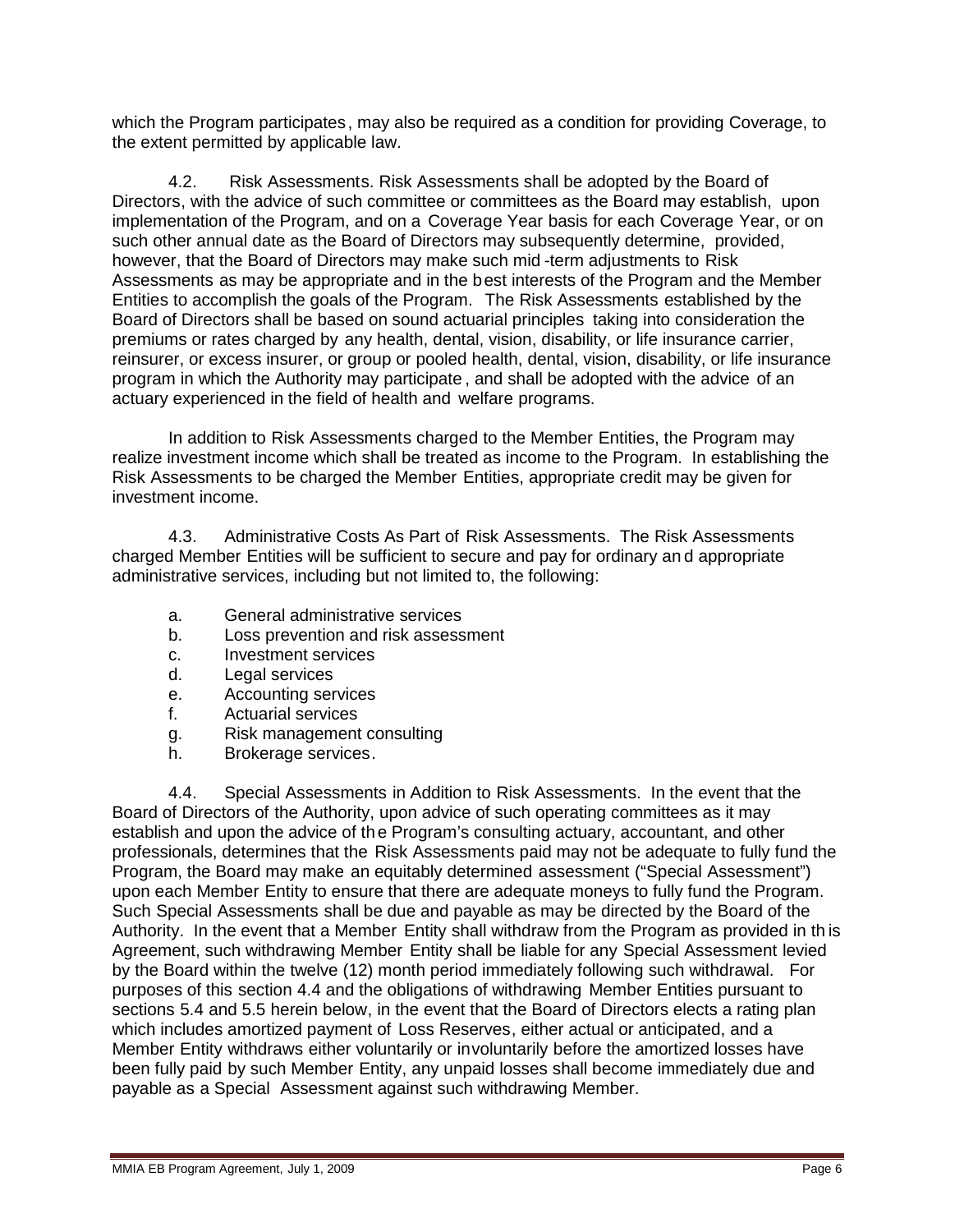4.5. Budget and Appropriation of Assessments. The Member Entity covenants to take such action as may be necessary to include Assessment payments payable hereunder in its annual budget. The covenants on the part of the Member Entity herein contained shall be deemed to be and shall be construed to be duties i mposed by law and it shall be the duty of each and every public official of the Member Entity to take such action and do such things as are required by law in the performance of the official duty of such official to enable each Member Entity to carry out and perform the covenants and agreements in this Agreement agreed to be carried out and performed by such Member Entity.

4.6. Employee Benefits Program Audits: Risk Assessments are calculated based on the number of covered employees and dependents and th e plans selected. The audit will be limited to the three months prior to the month during which the audit takes place. Audits will be designed to verify eligibility and plan selection of plan participants. Refunds for overpayments or billing for underpayments will be limited to the same period covered by the audit.

4.7. Member Entity Identified Errors. If an individual Member Entity finds errors in the amount of Risk Assessment paid for prior periods, and submits documentation deemed adequate by the Authority (e.g. an independent audit or authorized change to reports submitted to some other government entity), a refund may be requested or additional Assessments paid in accordance with the time limits identified above for Risk Assessment audits.

#### **SECTION 5: ADMISSION TO, WITHDRAWAL FROM AND EXPULSION FROM THE EMPLOYEE BENEFITS PROGRAM**

5.1. Conditions for Providing Coverage to a New Member Entity. To the extent permitted by applicable law, the Authority may provide coverage to a new Member Entity of the Program which is not currently a Member Entity under this Agreement, subject to the following conditions:

(a) such new Member Entity shall be signatory to the Interlocal Agreement and a member of the Authority;

(b) such new Member Entity shall have submitted a completed application for admission to the Program as may be required by the Board of Directors ; and,

(c) such new Member Entity shall have executed such other Program Documents as may be required by the Board of Directors .

5.2. Initial Commitment Period. Each new Member Entity shall be obligated to participate in the Program for a period of sixty (60) consecutive months as provided herein from the first day of Coverage provided to its eligible program participants and their dependents under the terms of this Program and each applicable Member Entity Agreement ("Initial Commitment Period"). For purposes of computing this Initial Commitment Period , for each Member Entity which participates in the Program commencing October 1, 2004, the I nitial Commitment Period shall be for a period ending June 30, 2009. Provided further that any Member Entity which enters the Employee Benefits Program after October 1, 2004, the Initial Commitment Period shall be for a period of sixty (60) months from th eir first date of participation or until the end of the Coverage Year during which the sixtieth month occurs, whichever is longer.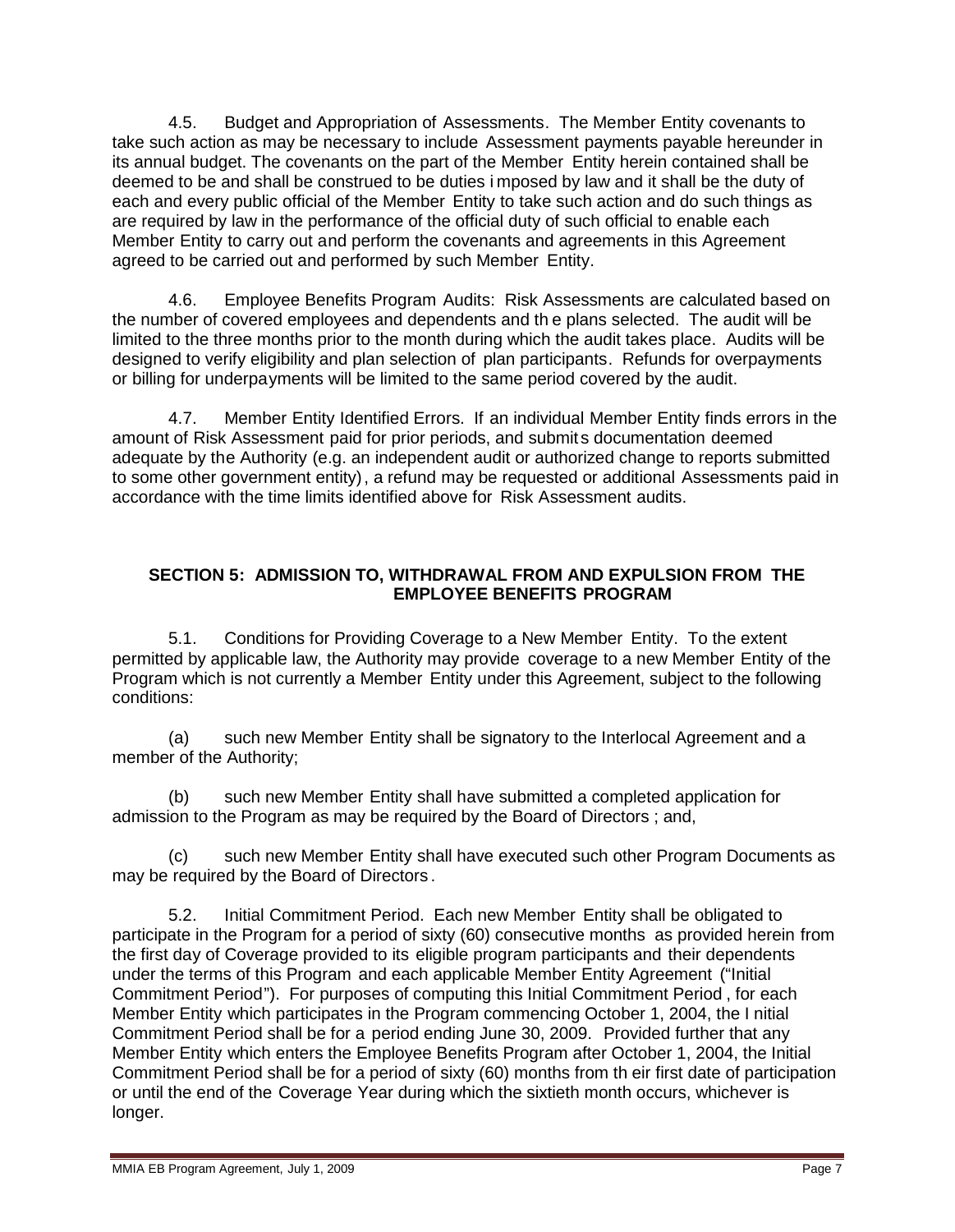In the event a Member Entity breaches its obligation to participate in the Program and pay Assessments, the Authority may pursue any equitable remedies to which it may be entitled and the breaching Member Entity agrees to pay, in addition, liquidated damages in an amount equal to Risk Assessments which it would have paid for the balance of the Initial Commitment Period, based upon the coverage for the number of lives covered by the Program for such breaching Member Entity during the month immediately preceding the breach .

5.3. Automatic Renewal for Succeeding Coverage Year. After the Initial Commitment Period has expired, each Member Entity's participation in this Program shall renew automatically for each succeeding Coverage Year unless the Member Entity provides at least one hundred twenty (120) days' notice prior to the commencement of the next Coverage Year in writing to the Board of Directors of its desire to withdraw from the Program , in which case the Member Entity's termination shall be effective at 11:59 p.m. Mountain Time of the last day of the Coverage Year in which such notice is given.

- 5.4. Withdrawal by Member Entity.
- (a) Notification.

After the Initial Commitment Period as provided in section 5.2 of this Agreement has expired, any Member Entity may withdraw from the Program by giving written notice to the Board of Directors by March 1 prior to the commencement of the next Coverage Year of its desire to withdraw, provided such withdrawal is permitted under the terms of the Program Agreements entered into by the Authority and the Member Entity. Such withdrawal will be effective at 11:59 p.m. Mountain Time of the last day of the Coverage Year in which such notice of withdrawal is given.

In no event shall withdrawal from Coverage, termination or non -renewal of a Member Entity's participation in the Program release a Member Entity from its obligation to pay damages resulting from default under the terms of this Agreement, nor shall such withdrawal or termination release a Member Entity from its obligation to pay Assessments as provided in the Program Agreements.

Notice to withdraw shall be revocable only at the option of the Authority.

(b) Bargaining Unit Withdrawal.

A Member Entity will be permitted to withdraw a portion of its employees by bargaining unit subject to the same requirements as specified in Sections (a), (c), and (d)of this section.

(c) Re-Admission.

Any re-entry into the Program by a former Member Entity whose participation in the Program has been terminated either voluntarily or involuntarily, or has provided a notice of withdrawal, may be conditioned upon such terms and conditions as th e Board of Directors may require, at the beginning of the Coverage Year following thirty six (36) months from the Member Entity's withdrawal date. Re-admission may be subject to the payment by such former Member Entity of a re-entry fee in such amount as the Board may determine in its sole discretion to the extent permitted by applicable law and such re -entry shall commit the re-entering Member Entity to be treated as a new Member Entity for purposes of the Initial Commitment Period.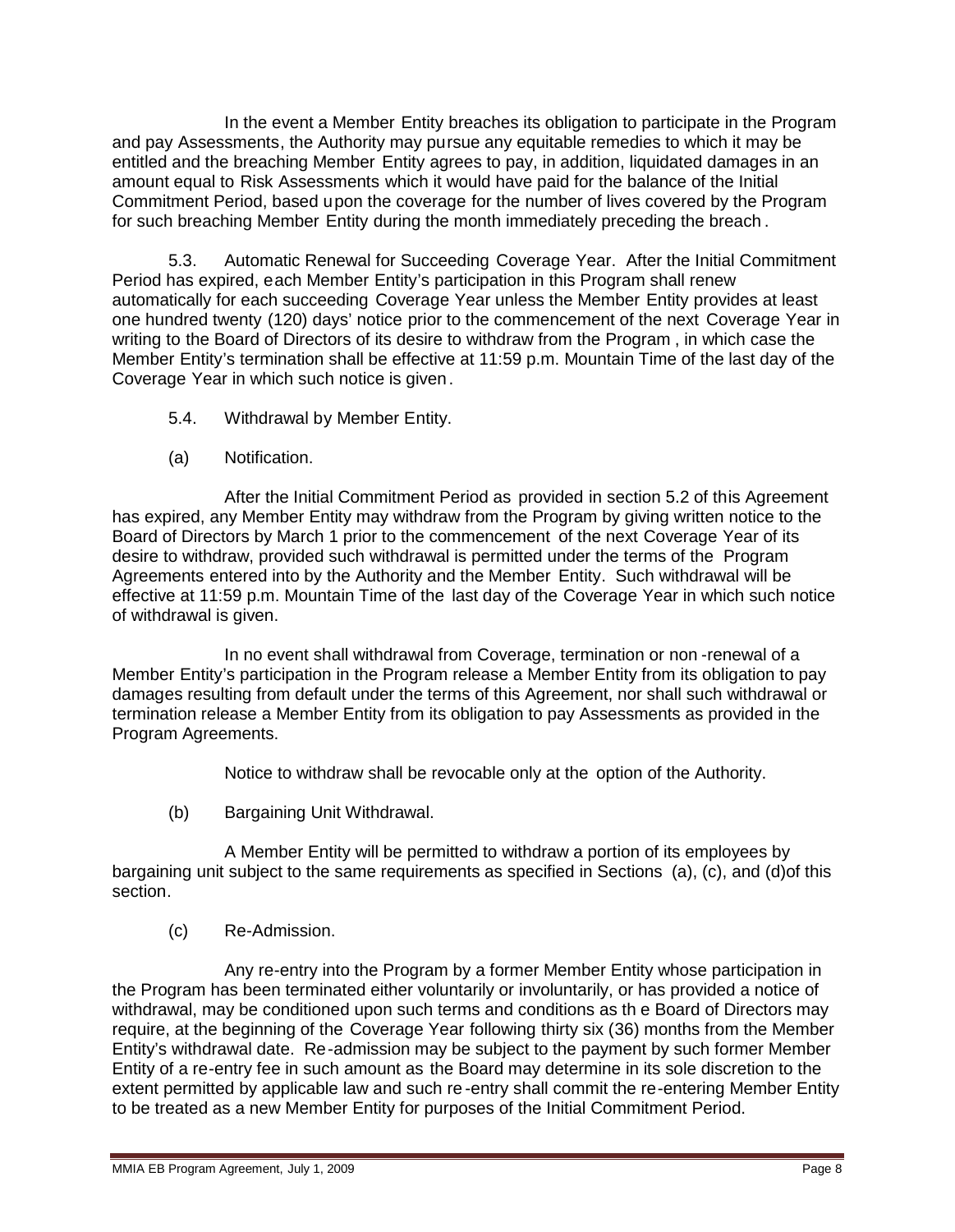(d) Withdrawing Member Entity's.

In the event that a Member Entity shall withdraw from the Program as provided in this Agreement, such withdrawing Member Entity shall be liable for any Assessment levied by the Board within the twelve (12) month period immediately followin g such withdrawal. In no event shall a Member Entity exercising its unilateral right to withdraw be entitled to any refund or repayment of contributions or reserves.

5.5. Membership Review and Termination Procedure. Conditions of Membership Review, Suspension and Termination Procedure.

- (a) The Authority may suspend or expel a Member Entity from the Program :
	- (i) if the Member Entity is in default under the terms of this Agreement ; or
	- (ii) when, in the determination of the Chief Executive Officer, a Member Entity has engaged in conduct, other than a default under this Agreement that warrants expulsion from membership in the Program.

(b) The following shall be "Events of Default" under this Agreement and the terms "Events of Default' and "default" shall mean have the same meaning whenever they are used in this Agreement with respect to a Member Entity, any one or more of the following events:

- (i) failure by such Member Entity to observe and perform any covenant, condition or agreement on its part to be obs erved or performed herein or otherwise with respect hereto, for a period of 30 days after written notice specifying such failure and requesting that it be remedied has been given to such Member Entity by the Authority, provided, however, if the failure stated in the notice cannot be corrected within the applicable period, the Authority, as the case may be, shall not unreasonably withhold its consent to an extension of such time if corrective action is instituted by the Member Entity within the applicable pe riod and diligently pursued until the default is corrected; or
- (ii) the filing by such Member Entity of a case in bankruptcy, or the subject of any right or interest of such Member Entity under this Agreement to any execution, garnishment or attachment, o r, adjudication of such Member Entity as a bankrupt, or assignment by such Member Entity for the benefit of creditors, or the entry by such Member Entity into an agreement of composition with creditors, or the approval by a court of competent jurisdiction of a petition applicable to the Member Entity in any proceedings instituted under the provisions of the federal bankruptcy code, as amended, or under any similar act which may hereafter be enacted.

(c) When a Member Entity has been determined by the Autho rity to be in default under the terms of the Agreement, the Member Entity shall be given written notice of such default and shall be required to cure such default within ten (l0) calendar days of receipt of such notice. If such default is not cured within the time prescribed herein, said Member Entity will be suspended from the Program and Coverage shall be terminated during the period of suspension, which shall be effective, without the need for a meeting of the Board of the Authority, at 12:01 a.m. on the 30th day after notice of termination has been received by the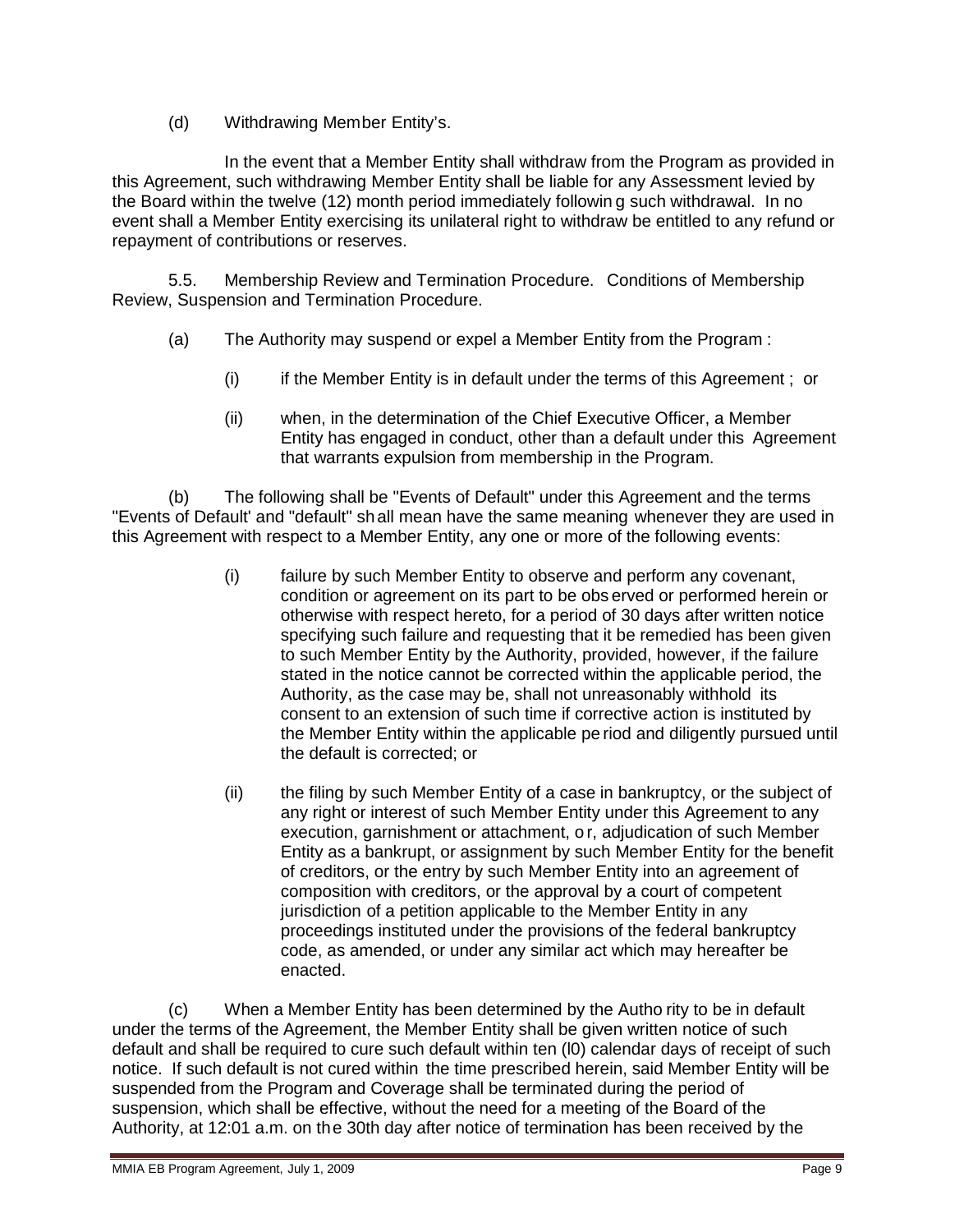Member Entity. Such period of suspension shall continue until the conditions of termination or expulsion have been met, at which time the defaulting Member Entity's participation in the Program shall be immediately terminated without a meeting.

(d) In the event the Chief Executive Officer has determined that the Member Entity has engaged in conduct that warrants expulsion other than a default under this Agreement, the Chief Executive Officer shall file a written report with the Board of Directors. Said report shall contain a summary of the facts and the recommendations regarding continued membership status. A copy of the report shall be served by mail to the Member Entity along with a Notice of Meeting of the Board of Directors. Said Notice of Meeting shall include the place, date and time of the meeting. At its discretion, the Board of Directors may submit written questions to the Member Entity, written answers to which must be mailed to t he Chief Executive Officer no later than seven (7) calendar days prior to the date of the meeting. A Member Entity objecting to the report and recommendations of the Chief Executive Officer shall submit a written statement to the Board of Directors setting out in detail the basis for the objection and any other information the Member Entity desires to submit. Said statement must be mailed to the Chief Executive Officer no later than seven (7) calendar days prior to the meeting. The Board of Directors sha ll meet at the time and place designated in the Notice of Meeting. The Member Entity shall be entitled to be represented at the meeting and present an oral statement and other information. Following the meeting, the Board of Directors shall affirm, modif y, or reject the recommendation of the Chief Executive Officer. The Board of Directors shall have the authority:

- (i) to place a Member Entity on probation, the terms and duration of which it shall determine;
- (ii) to suspend a Member Entity from Coverage; or
- (iii) to expel a Member Entity from the Program.

A copy of the Board of Directors' decision shall be served by mail on the Member Entity. In the event that the Board of Directors votes to suspend or termin ate membership, such suspension or termination shall not take place for at least thirty (30) days after the Member Entity has received notice of the suspension or termination. The duration of the notice period shall be determined by the Board.

A Member Entity whose participation in the Program is to b e terminated or who is expelled from the Program pursuant to this Section 5.5 shall be deemed to be suspended from the Program and Coverage under the Program shall be terminated during the period of suspension, which shall be effective at 12:01 a.m. on the 30th day after notice of termination or expulsion has been received by the Member Entity. Such period of suspension shall continue until the conditions of termination or expulsion have been met, at which time the Member Entity's participation in the Program shall be immediately terminated.

5.6. Damages related to Suspension from, Termination of, or Expulsion from Program. In no event shall involuntary termination or expulsion release a Member Entity of its obligation to pay damages resulting from defau lt under the term of this Agreement.

5.7. No Remedy Exclusive. No remedy conferred herein upon or reserved to the Authority is intended to be exclusive and every such remedy shall be cumulative and shall be in addition to every other remedy given under this Agreement or now or hereafter existing at law or in equity, including, but not limited to the right by mandamus or other suit or proceeding at law or in equity to enforce his rights against the Member Entity and to compel the Member Entity to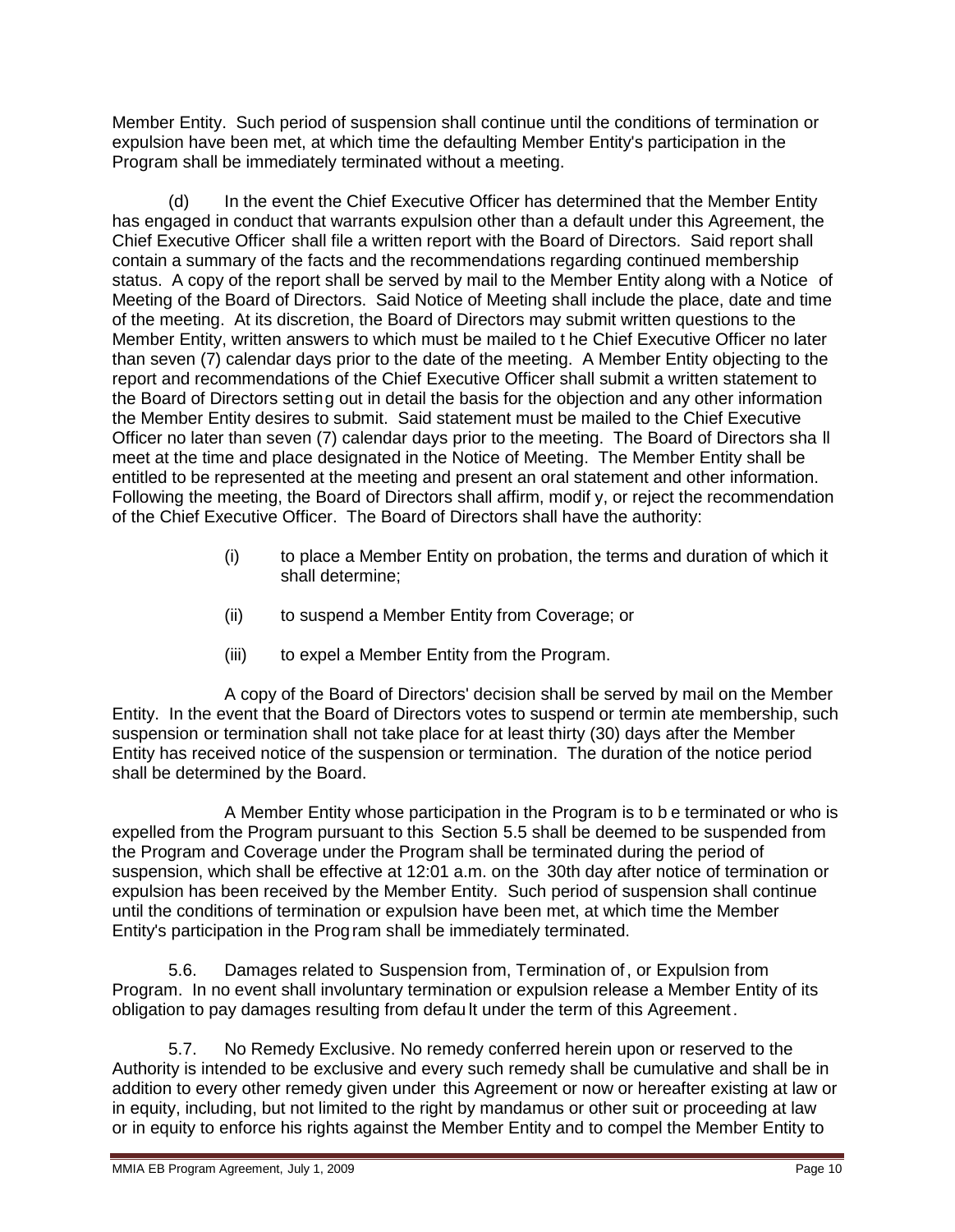perform and carry out its duties under this Agreement. No delay or omission to exercise any right or power accruing upon any default shall impair any such right or power or shall be construed to be a waiver thereof, but any such right and power may be exercised from time to time and as often as may be deemed expedient. In order to entitle the Authority to exercise any remedy reserved to it in this Article it shall not be necessary to give any notice, other than such notice as may be required in this Article or b y law.

### **SECTION 6: WITHHOLDING, OVERDUE PAYMENTS AND ABATEMENT**

6.1. No Withholding. Notwithstanding any dispute between the Authority and a Participant, including a dispute as to the scope or nature of Coverage provided by the Authority or the availability of amounts in the Program Operations Fund to pay Claims made against any Participant, or for any other reason (other than the termination of the obligation to pay Assessment pursuant to Section 4.1 hereof), the Member Entity shall appropriate funds sufficient to pay and shall make all Assessment payments when due and shall not withhold any Assessment payments pending the final resolution of such dispute.

6.2. Rate on overdue Payments. In the event a Member Entity fails to make any of the payments required in this Article, the payment in default shall continue as an obligation of the Member Entity until the amount in default shall have been fully paid, and in addition to any remedies available with respect to such default, the Member Entity agrees to pay the same with interest or penalty thereon, at a rate or rates to be established by the Authority, from the date such amount was originally payable.

6.3. Abatement. There shall be no abatement of Assessment payments.

### **SECTION 7: AGREEMENTS WITH SERVICE PROVIDERS**

7.1. Agreements with Service Providers. The Board of Directors may approve agreements with various service companies to perform such services as may be reasonably necessary for the operation of the Program.

### **SECTION 8: INDEMNIFICATION AND RELEASE OF PROVIDER; DISCLAIMER**

8.1. Release and Indemnification Covenants . Each Member Entity shall and hereby agrees to indemnify and save the Authority and all other Member Entities harmless from and against all claims, losses and damages, includin g legal fees and expenses, arising out of (I) its breach or default in the performance of any of its obligations under this Agreement or (ii) its act or negligence or that of any of its agents, contractors, servants, employees or licensees with respect to the Coverage. No indemnification is made under this Section or elsewhere in this Agreement for claims, losses or damages, including legal fees and expenses , arising out of the willful misconduct, negligence, or breach of duty under this Agreement by the A uthority, its officers, agents, employees, successors or assigns.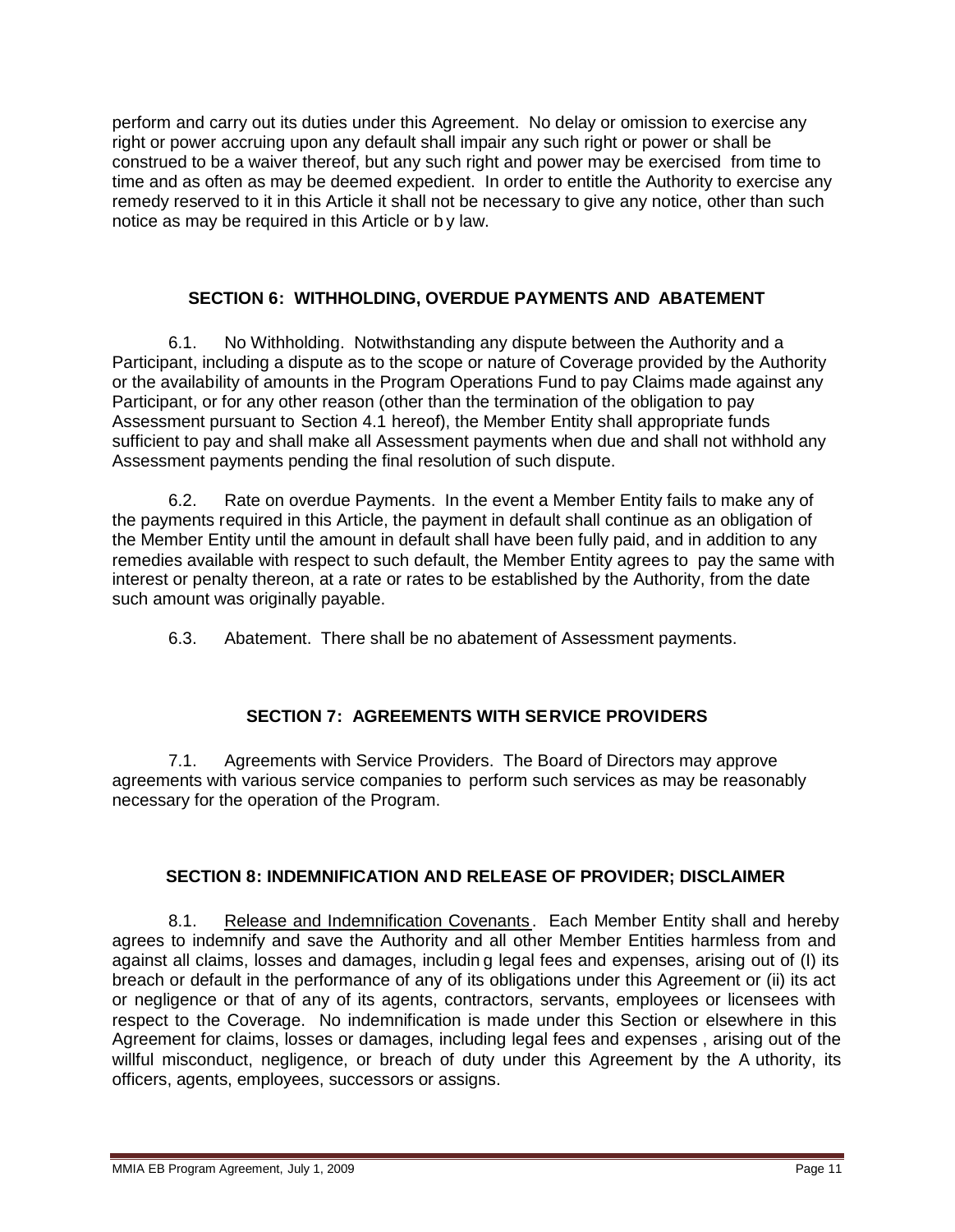8.2. Disclaimer. THE AUTHORITY MAKES NO WARRANTY OR REPRESENTATION, EITHER EXPRESS OR IMPLIED, AS TO THE ADEQUACY OF THE COVERAGE FOR THE NEEDS OF THE MEMBER ENTITIES.

#### **SECTION 9: MISCELLANEOUS**

9.1. Agreement to Pay Attorneys' Fees and Expenses. In the event either party to this Agreement should default under any of the provisions hereof and the nondefaulting party should employ attorneys or incur other expenses for the collection of moneys or the enforcement of performance or observance of any obligation or agreement on the part of the defaulting party contained herein, the defaulting party agrees that it will on demand therefor e pay to the nondefaulting party the reasonable fees of s uch attorneys and such other expenses so incurred by the nondefaulting party awarded to the nondefaulting party by a court of competent jurisdiction.

9.2. No Additional Waiver Implied by One Waiver. In the event any covenant contained in this Agreement should be breached by either party and thereafter waived by the other party, such waiver shall be limited to the particular breach so waived and shall not be deemed to waive any other breach hereunder.

9.3. Notices. All notices, bonds or other communic ations required to be given under the terms of this Agreement hereunder shall be sufficiently given and shall be deemed to have been received five business days after deposit in the United States mail in certified form, postage prepaid, to the Member Entities, the Authority at the following addresses:

| If to the Member Entity:<br>(please fill in) | The City or Town Clerk<br>At the address of the City or Town<br>As maintained in the official records of the Authority |
|----------------------------------------------|------------------------------------------------------------------------------------------------------------------------|
| If to the Authority:                         | MONTANA MUNICIPAL INTERLOCAL AUTHORITY<br>PO Box 6669<br>Helena, MT 59604-6669                                         |

The Authority and Member Entities, by notice given hereunder, may designate different addresses to which subsequent notices, bonds or other communications will be sent.

9.4. Binding Effect. This Agreement shall inure to the benefit of and shall be binding upon the Authority and the Member Entities and their respective successors and assigns.

9.5. Enforceability. This Agreement is enforceable by the Authority, and the Member Entities of the Program.

9.6. Severability. In the event any provision of this Agreement shall be held invalid or unenforceable by a court of competent jurisdiction, such holding shall not invalidate or render unenforceable any other provision hereof.

9.7. Further Assurances and Corrective Instruments. The Authority and the Member Entities agree that they will, from time to time, execute, acknowledge and deliver, or cause to be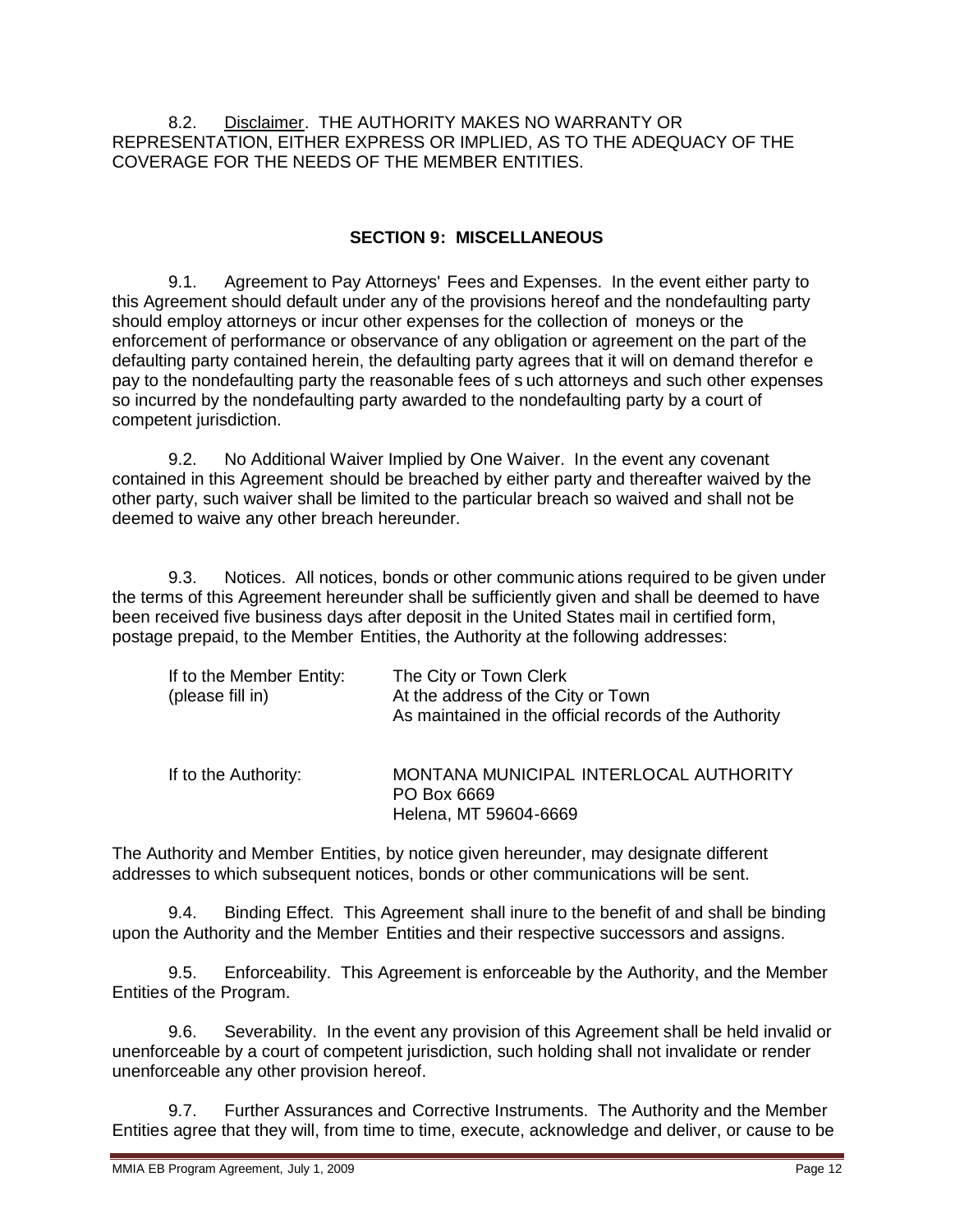executed, acknowledged and delivered, such supplements hereto and such further instruments as may reasonably be required for correcting any inadequate or incorrect description of the Coverage hereby provided or intended so to be or for carrying out the expressed intention of this Agreement.

9.8. Execution in Counterparts. This Agreement may be executed i n any number of counterparts, each of which shall be an original and all of which shall constitute but one and the same instrument.

9.9. Applicable Law. This Agreement shall be governed by and construed in accordance with the laws of the State of Montan a.

9.10. Amendments. This Agreement may be amended by the affirmative vote of the Board of Directors of the Authority and an affirmative vote of a majority of the then -current Member Entities in good standing of the Program; and, such amendment shall be binding upon all the Member Entities of the Program.

9.11. Effective Date. This Agreement shall be effective as of 12:01 am July 1, 2009.